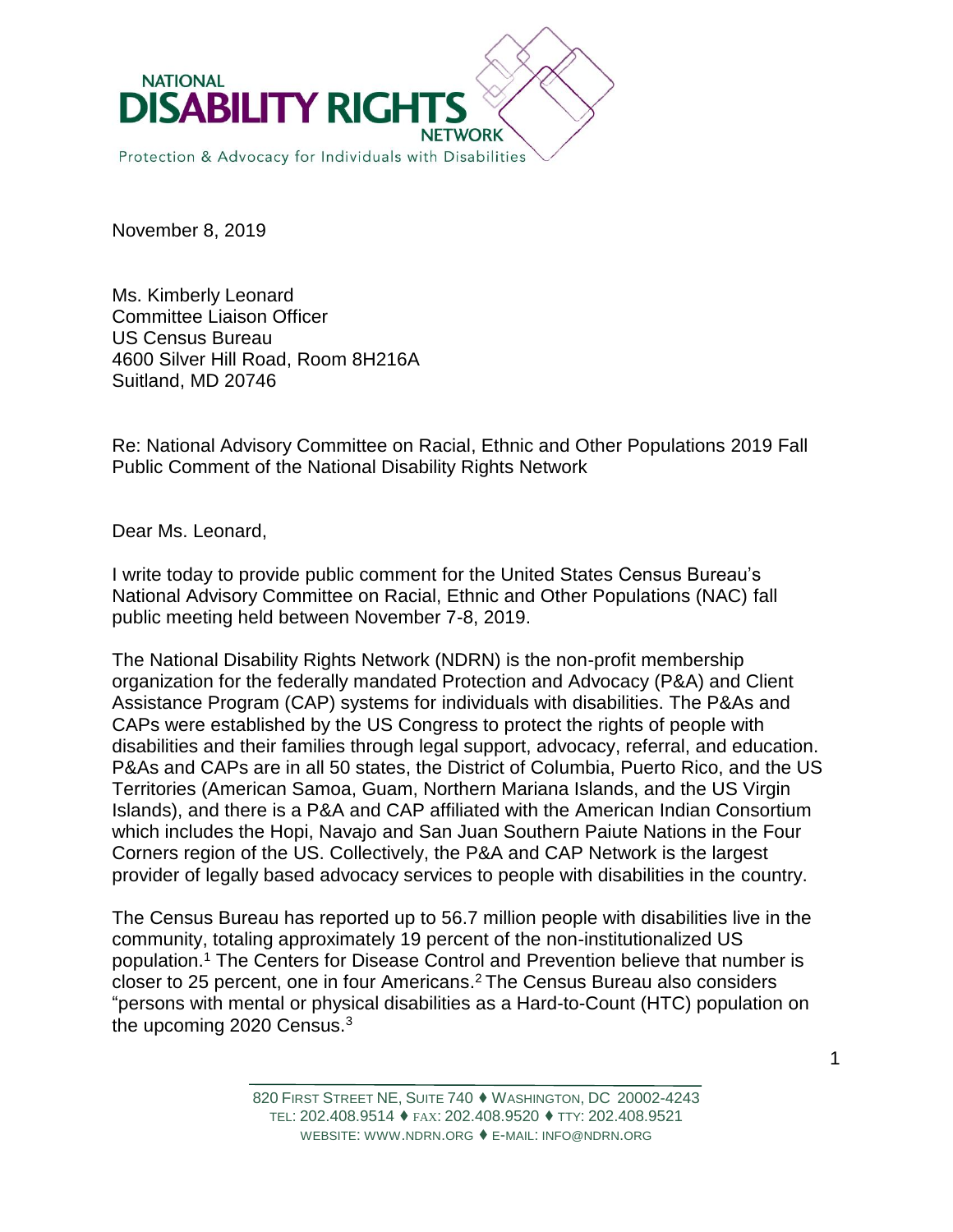NDRN appreciates the opportunity to give public comment at this year's NAC fall public meeting and asks that NAC recommend the following to the US Census Bureau:

- 1. As of October, 2019 it is our understanding that the 2020 Census online questionnaire has not yet been tested by people with disabilities to ensure that it is accessible for next year's roll out. The Census Bureau has said that "the online questionnaire is accessible, following the latest web accessibility guidelines." <sup>4</sup> However, in order to ensure that the online questionnaire is fully accessible we recommend that the Census Bureau and its developers work directly with people who use adaptive technologies such as screen readers prior to Census Day 2020.
- 2. The Census Bureau has stated that the 2020 Census will be accessible, however, it is important to acknowledge that some individuals including some people with disabilities might still need/want help self-responding to the 2020 Census. Therefore, we recommend that the Census Bureau release official guidance related to if an individual can ask someone to help them complete the 2020 Census if needed by someone other than a census taker such as trusted friend, family member, personal care aide, or trained caregiver.
- 3. The Census Bureau has stated that they will utilize Telecommunication Device for the Deaf (TDD, also known as TTY) technology for their phone questionnaire next year. NDRN appreciates that the Census Bureau has tried to make their phone questionnaire as accessible as possible for individuals who are deaf or hard-of-hearing who might want to respond by phone and acknowledge that TDD technology is what will be used for next year's census. However, for future censuses and other Census Bureau surveys, we recommend that the Census Bureau consider using more modern technological devices such as videophones and video relay services as many people in the deaf and hard-of-hearing community do not use TTD/TTY anymore.<sup>5</sup>
- 4. NDRN appreciates and agrees with the Census Bureau's decision to list people with disabilities as HTC for Census 2020. However, the Census Bureau classifies the disability population in their HTC list as "persons with mental or physical disabilities". This type of classification of the disability community is not fully inclusive as it does not include people with developmental, intellectual and sensory disabilities, and instead we recommend that the Census Bureau change this language to "people with disabilities" moving forward.